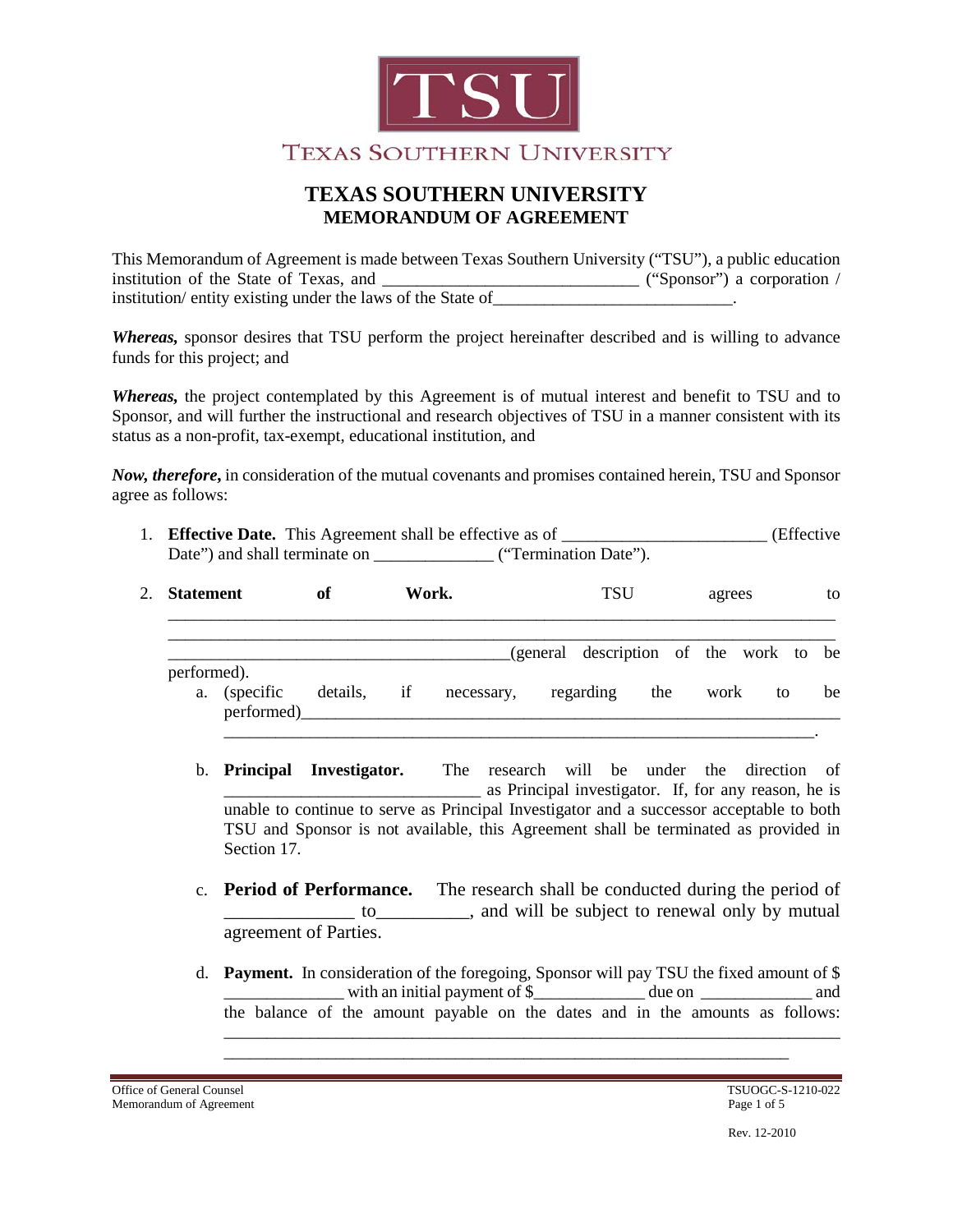

Checks shall be made payable to the Texas Southern University, and sent to:

Treasurer's Office Texas Southern University 3100 Cleburne Street Houston, TX 77004

### **For identification purposes, each payment shall include the title of the research \_\_\_\_\_\_\_\_\_\_\_\_\_\_\_\_\_\_\_\_\_\_\_\_\_\_\_\_\_\_\_\_\_, the Principal Investigator, and the TSU Budget numbers, if invoiced.**

Sponsor will be subject to additional charges for expenses incurred (materials, personnel and travel) due to cancellation or re-scheduling of workshops or presentations with less than 30 days prior notice.

- **3. Accessibility.** Sponsor shall allow TSU reasonable access to facilities, meetings, personnel, and records as TSU, its agents and employees may require to perform its responsibilities under this agreement.
- **4. Reports.** TSU shall furnish Sponsor annual letter reports during the term of this Agreement summarizing the project.
- **5. Publications.** TSU will be free to publish the results of this project.
- **6. Notices.** Any notices required to be given or which shall be given under this Agreement shall be in writing delivered by first class mail (airmail if not domestic) addressed to Parties as follows:

| <b>TSU</b>                                                                                            | Sponsor |  |  |  |
|-------------------------------------------------------------------------------------------------------|---------|--|--|--|
| Director<br>Office of Research Accounting<br><b>Texas Southern University</b><br>3100 Cleburne Street |         |  |  |  |
| Houston, TX 77004                                                                                     |         |  |  |  |

In the event notices, statements, and payments required under this Agreement are sent by certified or registered mail by one Party to the other Party at the above address, they shall be deemed to have been given or made as of the date mailed, otherwise, as of the date received.

Office of General Counsel<br>
Memorandum of Agreement<br>
Page 2 of 5 Memorandum of Agreement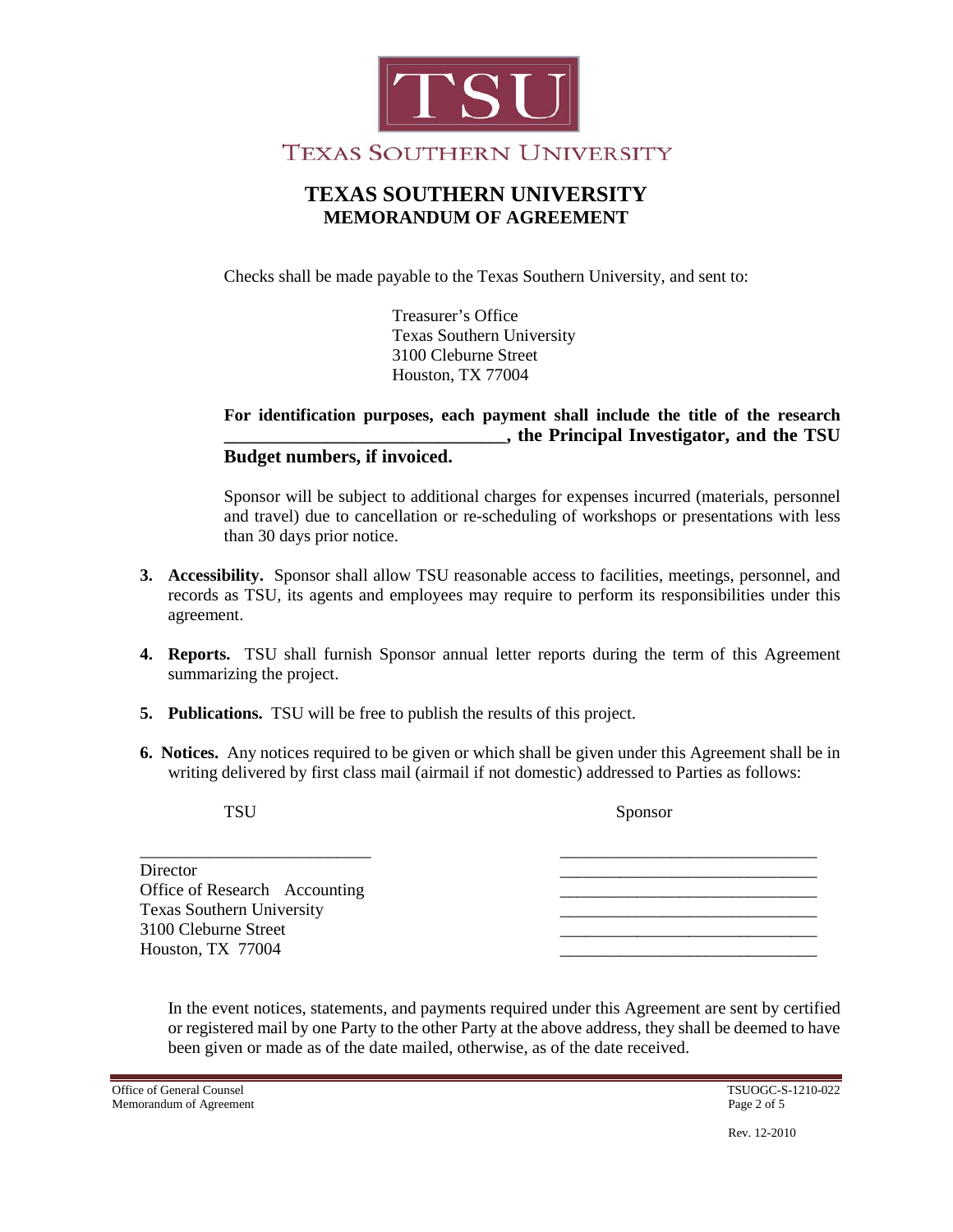

### **7. Liability**

- **a. Sponsor agrees to indemnify and hold harmless TSU, its Regents, officers, agents and employees from any liability, loss, claim, damage, or liability of any kind arising out of or in connection with the activities to be carried out pursuant to the obligations of this Agreement, including but not limited to the use by Sponsor of the results obtained from the activities performed by TSU under this Agreement; provided, however, that the following is excluded from Sponsor's obligation to indemnify and hold harmless: the negligence or willful malfeasance of any Regent, officer, agent or employee of TSU.**
- **b. Both Parties agree that upon receipt of a notice of claim or action arising out of the activities to be carried out pursuant to the project described in the Statement of Work above, the Party receiving such notice will notify the other Party promptly. Sponsor agrees, at its own expense , to provide attorneys to defend against any actions brought or filed against TSU, its Regents, officers, agents and/or employees with respect to the subject of the indemnity contained herein, whether such claims or actions are rightfully brought or filed; and subject to the statutory duty of the Texas Attorney General, TSU agrees to cooperate with Sponsor in the defense of such claims or actions.**

#### **8. Insurance.**

- a. TSU warrants and represents that it has adequate liability insurance, such protection being applicable to officers, employees, and agents while acting within the scope of their employment by TSU. TSU has no liability insurance policy as such that can extend protection to any other person.
- b. Each Party hereby assumes responsibility for any risks of personal injury and/or property damage caused by its respective representatives.
- **9. Warranties. TSU makes no warranties, expressed or implied as to any matter whatsoever. TSU shall not be liable for any direct, indirect, consequential, special, or other damages suffered by Sponsor or any others resulting from the implementation of the project.**
- **10. Assignment.** This Agreement shall be binding upon and inure to the benefit of Parties hereto. This Agreement shall not be assignable by either Party without the prior written consent of the other Party; any attempted assignment contrary to this section is void.
- **11. Force Majeure.** TSU shall not be responsible to Sponsor for failure to perform any of the obligations imposed by this Agreement, provided such failure shall be occasioned by fire, flood, explosion, lightning, windstorm, earthquake, subsidence of soil, failure or destruction, in whole or in part, of machinery or equipment or failure of supply of materials, discontinuity in the supply of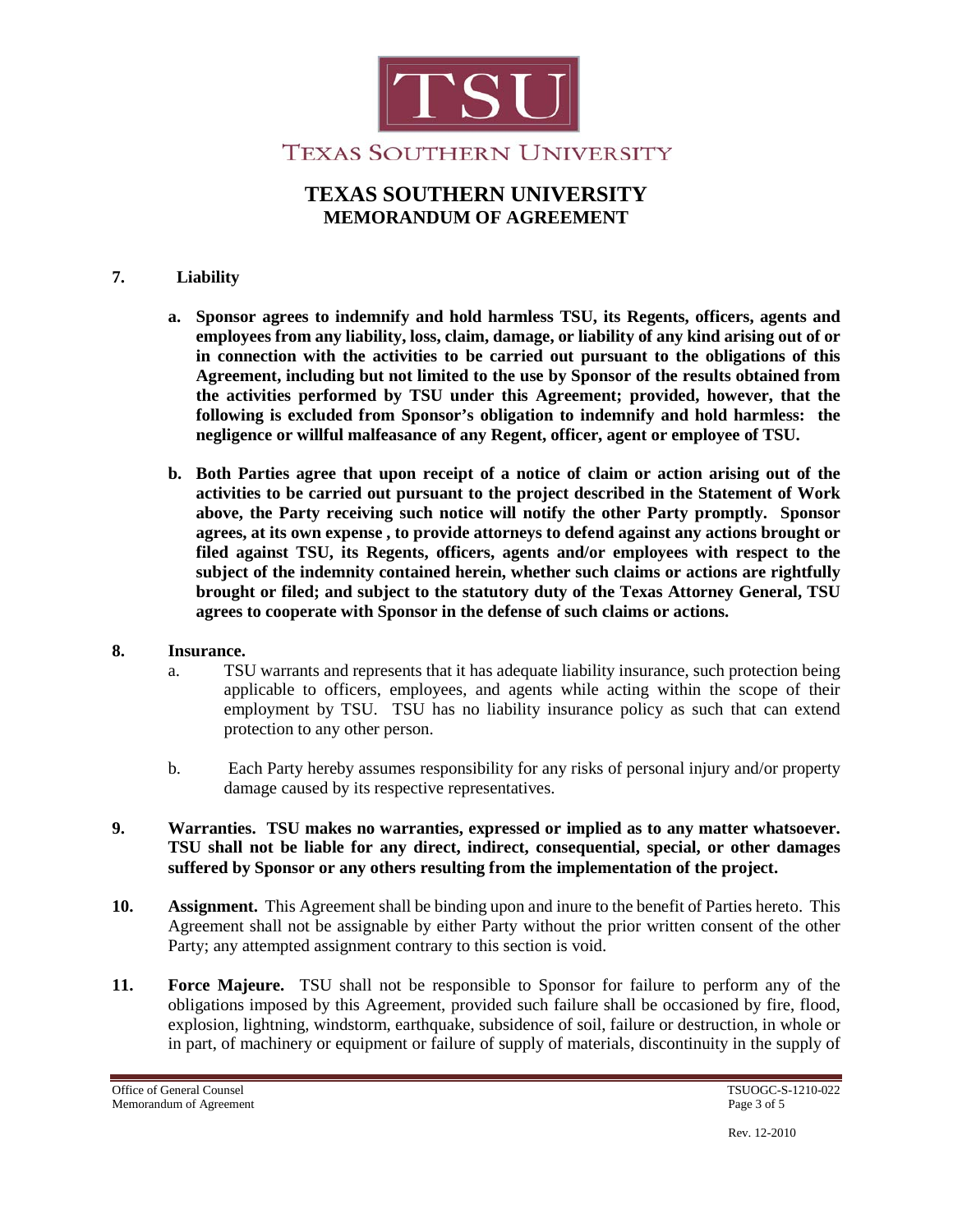

power, governmental interference, civil commotion, riot, war, strikes, labor disturbance, transportation difficulties, labor shortage, or any cause beyond the reasonable control of TSU.

- **12. Independent Inquiry.** Nothing in this Agreement shall be construed to limit the freedom of researchers who are participants in this Agreement, whether paid under this Agreement or not, from engaging in similar research inquires made independently under other grants, contracts, or agreements with Parties other than Sponsor.
- **13. Independent Contractor.** In the performance of all services hereunder: (a) TSU shall be deemed to be and shall be an Independent Contractor and, as such, TSU shall not be entitled to any benefits applicable to employees of Sponsor; (b) Neither Party is authorized or empowered to act as agent for the other for any purpose and shall not on behalf of the other enter into any contract, warranty, or representation as to any matter. The acts and conduct of a party shall not be binding on the other party. Notwithstanding the foregoing, State of Texas and TSU policies regarding conflict of interest and consulting apply to TSU employees performing under this Agreement and are incorporated by reference herein.
- **14. Termination.** Sponsor, upon ninety (90) days written notice, may terminate performance under this Agreement. Performance may be terminated by TSU if circumstances beyond its control preclude continuation of the research. As its sole liability upon termination, Sponsor shall pay TSU for all costs and noncancelable commitments incurred in the performance of the research as of the effective termination date, including salaries for appointees for the remainder of their appointment, such reimbursement not to exceed the total project cost. Termination or cancellation of this Agreement shall not affect the rights and obligations of Parties accrued prior to termination. Any provisions of this Agreement, which by their nature extend beyond termination, shall survive such termination.
- **15. Entire Agreement.** Unless otherwise specified, this Agreement embodies the entire understanding between TSU and Sponsor for this project, and any prior or contemporaneous representations, either oral or written, are hereby superseded. No amendments or changes to this Agreement, including without limitation, changes in the Statement of Work, total estimated cost, and period of performance, shall be effective unless made in writing and signed by authorized representatives of Parties.